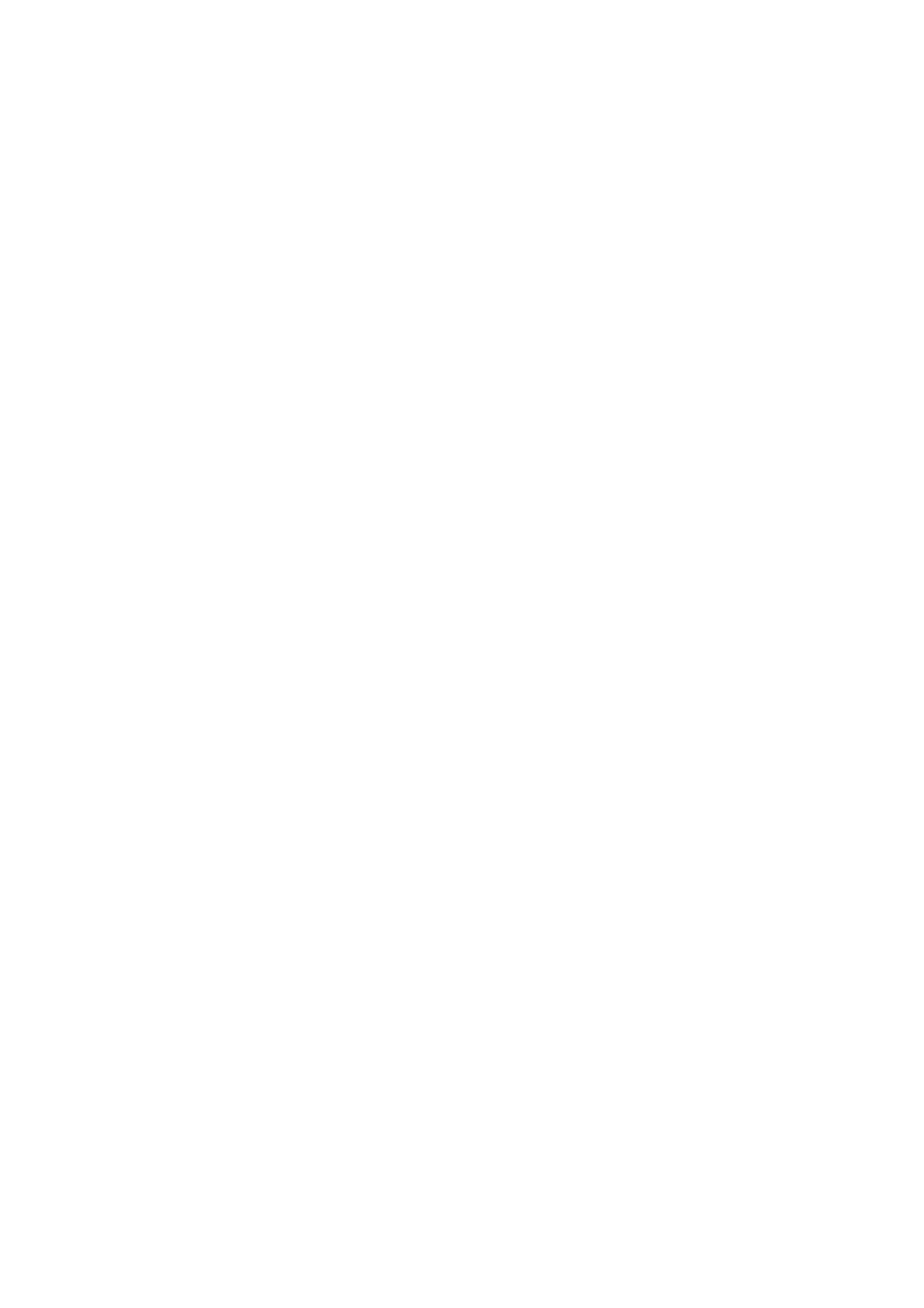Western Australia

## Gold Mining Profits Tax Act 1934

### **Contents**

|                   | Short title and commencement                   |  |  |
|-------------------|------------------------------------------------|--|--|
| 2.                | Incorporation                                  |  |  |
| 3.                | Imposition and rate of gold mining profits tax |  |  |
|                   | <b>Notes</b>                                   |  |  |
| Compilation table |                                                |  |  |

Ceased on 04 Jul 2006 Version 01-b0-05 Page i Extract from www.slp.wa.gov.au, see that website for further information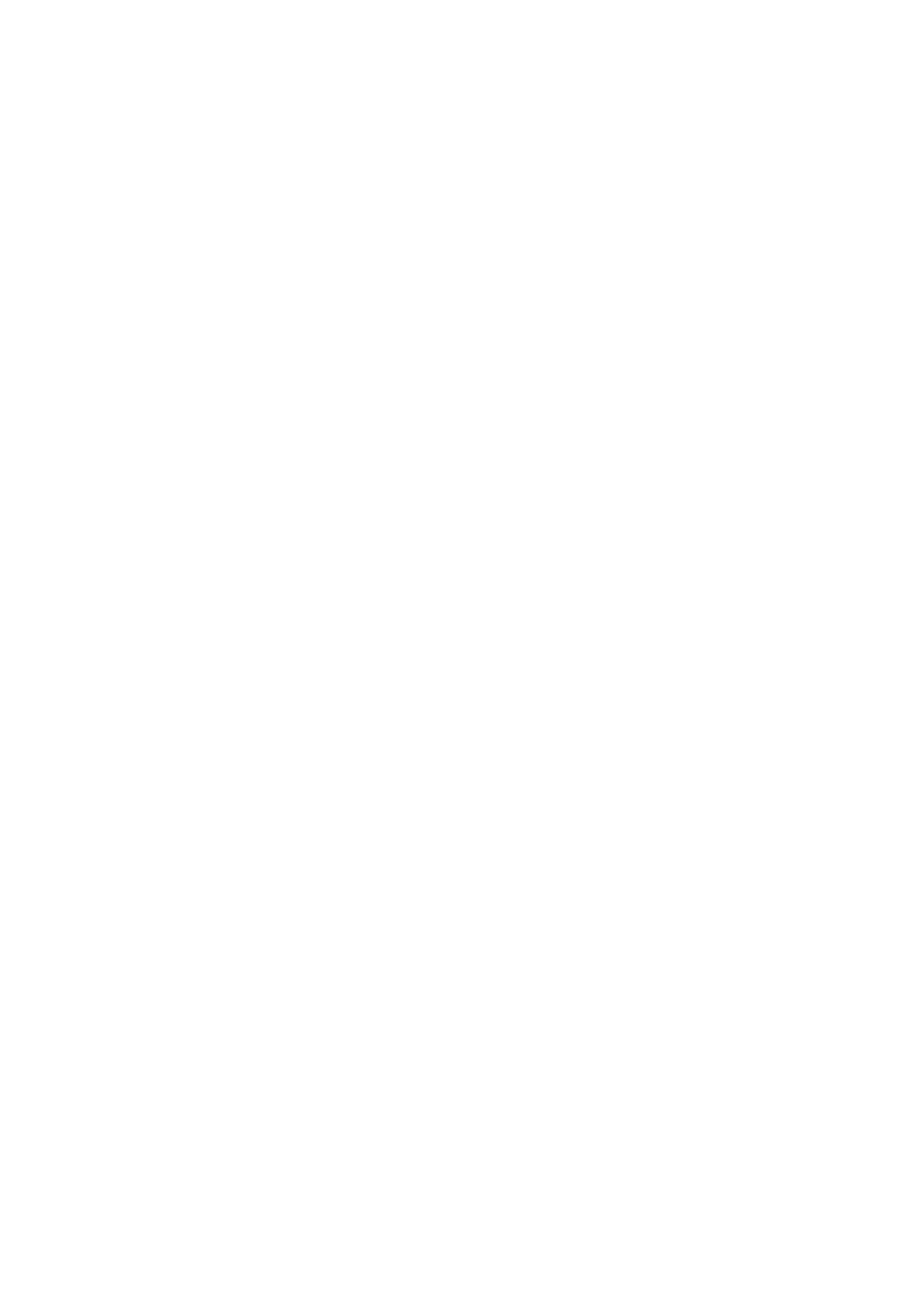Western Australia

### Gold Mining Profits Tax Act 1934

An Act to impose and fix the rate of a Tax, to be called the Gold Mining Profits Tax, on the profits of Companies carrying on the business of Gold Mining in Western Australia.

Be it enacted by the King's Most Excellent Majesty, by and with the advice and consent of the Legislative Council and Legislative Assembly of Western Australia, in this present Parliament assembled, and by the authority of the same, as follows: —

#### 1. Short title and commencement

 This Act may be cited as the Gold Mining Profits Tax Act 1934, and shall come into operation on a day to be fixed by proclamation.

[Section 1 amended by No. 40 of 1937 s.14.]

#### 2. Incorporation

 The Gold Mining Profits Tax Assessment Act 1934-1937, is incorporated with and shall be read as one with this Act.

[Section 2 amended by No. 40 of 1937 s.12.]

#### 3. Imposition and rate of gold mining profits tax

 From and after the commencement of this Act there shall be charged, levied, collected, and paid for the use of His Majesty, under and subject to the provisions of the Gold Mining Profits Tax Assessment Act 1934-1937, a tax, to be called the gold mining profits tax, at the rate of one shilling and fourpence in

Ceased on 04 Jul 2006 Version 01-b0-05 page 1<br>Extract from www.slp.wa.gov.au, see that website for further information  $\mathbf{F}$  from which was the set that we besite for further information  $\mathbf{F}$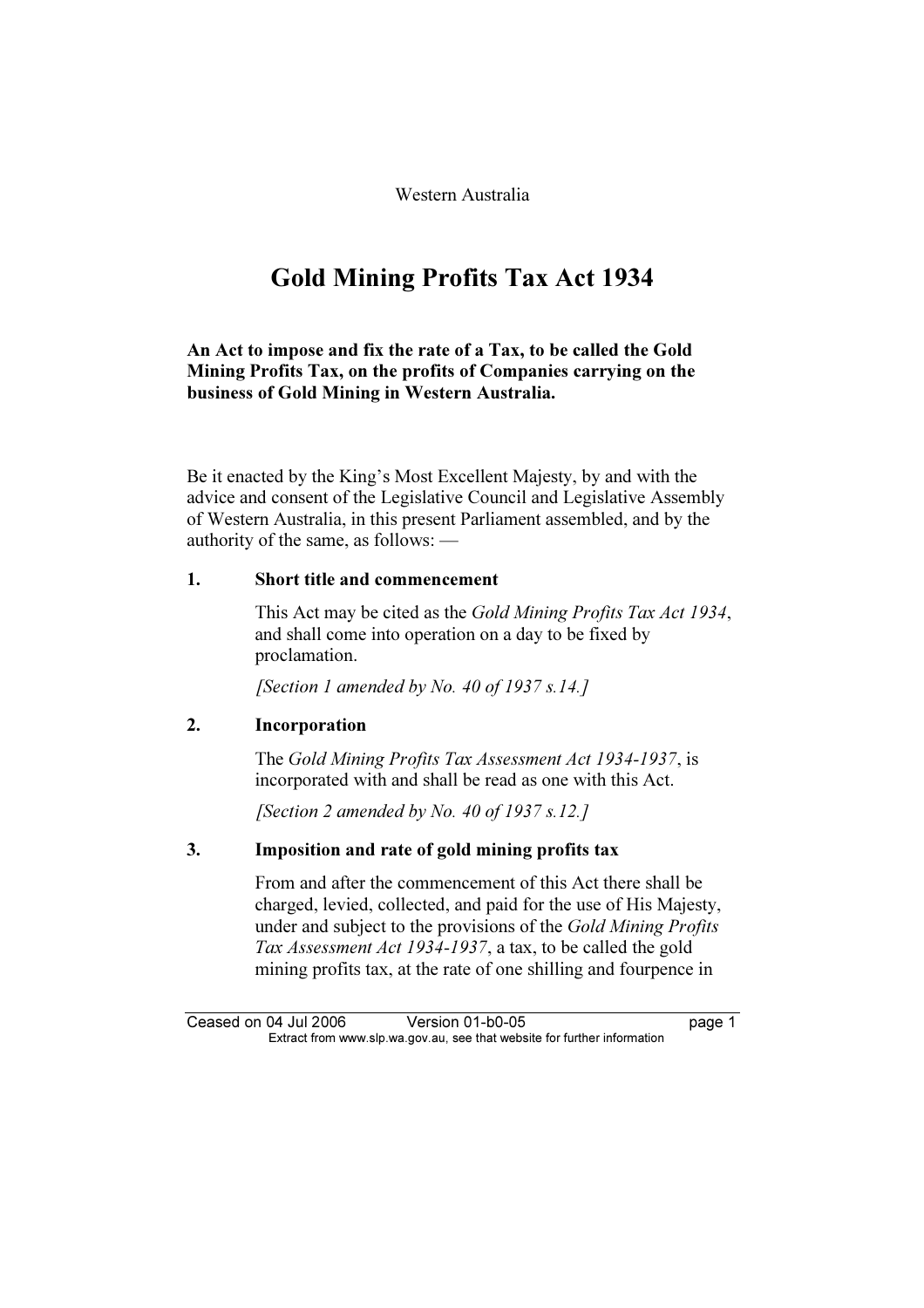the pound on the amount of the taxable income of every company carrying on the business of gold mining in Western Australia: provided that in arriving at the taxable income of every such company no allowance shall be made as against the assessable income of the company in respect of any recoup of capital expenditure which would be otherwise allowable under the provisions of section one hundred and twenty-two of the Income Tax Assessment Act 1937, in arriving at the taxable income for the purpose of the last-mentioned Act.

[Section 3 amended by No. 40 of 1937  $s.13$ .]

page 2 Version 01-b0-05 Ceased on 04 Jul 2006<br>Extract from www.slp.wa.gov.au, see that website for further information  $\mathbf{F}$  from which was the set that we besite for further information  $\mathbf{F}$ 

s. 3